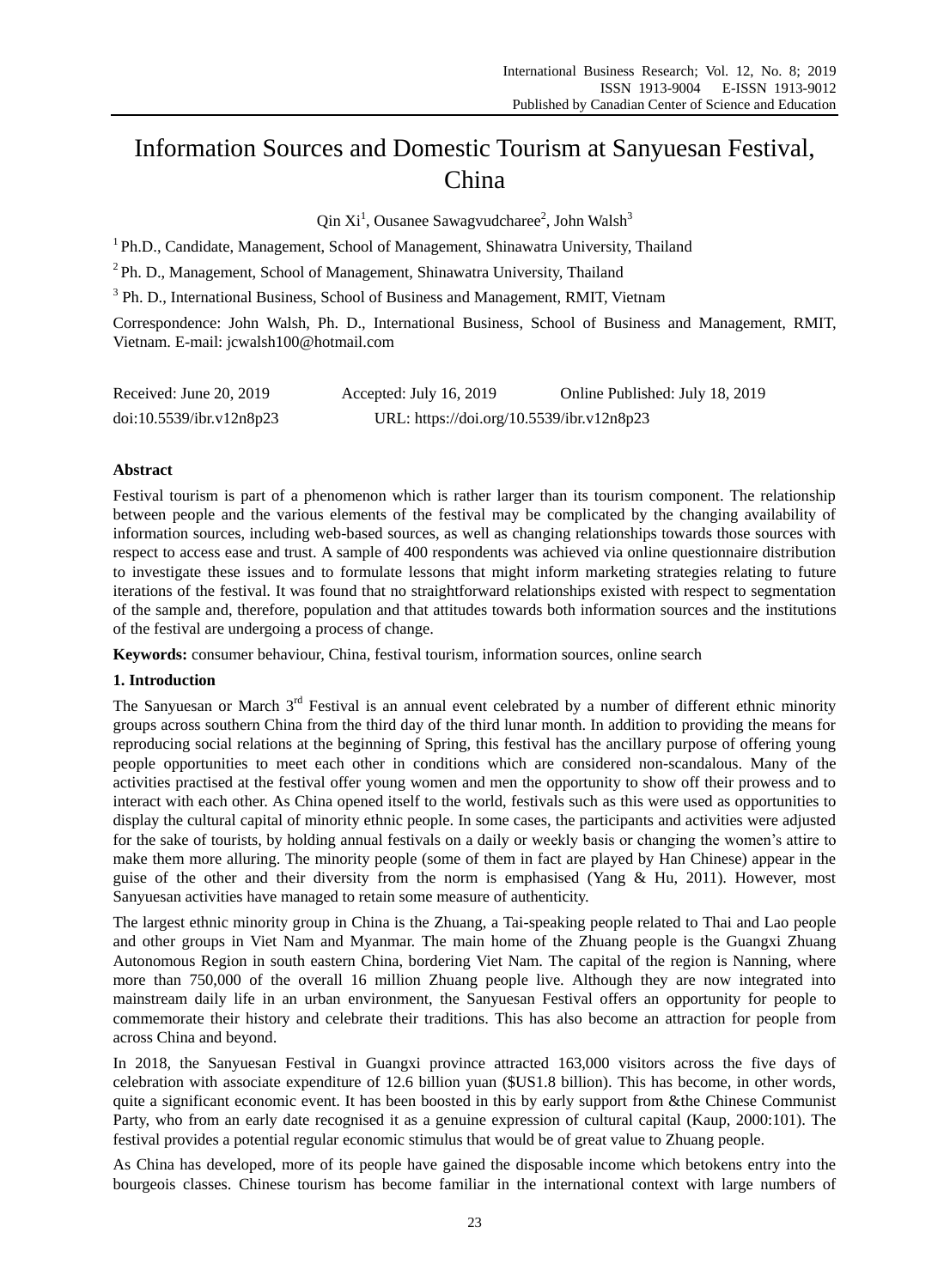tourists now visiting East and Southeast Asian countries and, also, for wealthier Chinese, Europe and North America. However, domestic tourism in China is less well-known. A recent estimate indicated that domestic attractions were visited 2.8 billion times in the first half of 2018 and this was an increase of 11.4% on the previous year. The value of the market was estimated at US\$359 billion (China Daily, 2018). This is mostly urban to rural tourism or urban to urban tourism, with a sizeable component of "red tourism" related to the history of the Chinese Community Party (Li, 2008). However, despite the emergence of many new and often successful tourist sites and activities, it is not clear to what extent traditional activities such as the Sanyuesan Festival actually meets the needs of actual or potential customers. One way of investigating this is through examination of internet searches for the festival and cross-referencing this with activities and satisfaction. Internet usage has risen very rapidly in China and the rise of ecommerce platforms indicates how popular this activity has become. China has more than 730 million internet users and its mobile payment market is 11 times the size of that in the USA (Marinova, 2017).

What, therefore, is the connection between Chinese domestic tourism, ecommerce use and the role of traditional folk festivals in contemporary China? This paper reports on quantitative research conducted to investigate these issues with respect to the 2018 Sanyuesan Festival in Nanning and Guangxi Zhuang Autonomous Region. Particular attention is paid to the issue of information sources and methods of booking.

#### **2. Literature Review**

#### *2.1 Heritage Tourism*

Domestic tourism based on the Sanyuesan Festival should properly be considered a form of heritage tourism. Heritage tourism is not strictly defined but based on the idea of "… tourism related to what we have invented (McCain & Ray, 2003)." Those people who have a personal connection to the heritage may be called "legacy tourists." Zhuang people travelling from other parts of China to where they might have migrated and returning to attend the festival would be considered legacy tourists. Contemporary approaches to philosophy, since at the least the formulation of post-modernism, requires the interrogation of authenticity as a means of approaching the genuine value of an experience. To some extent, a sense of authenticity may be managed from some people (Chhabra, Healy & Sills, 2003). It has been observed that the "desire for authenticity now occupies a central position in contemporary culture (Fine, 2003)." The perception of authenticity has been shown to have direct impacts on the satisfaction and experience of a site (Lu, Chi & Lu, 2015). However, it is not always a positive dimension of a site or activity and there may be many stakeholders who will be unhappy with expressions of negative authenticity (Zhou *et al*., 2018). There is, certainly, sufficient evidence of unfortunate historical events in Chinese memories to create a large amount of negative authenticity. However, there is less information available about the consumer behaviour of Chinese tourists with respect to Festival tourism. "Festival tourism" has been defined as involving socially sustaining devices that have meanings that go far beyond tourism, although that can be a significant component part (Quinn, 2006). It would be expected that, especially in connection with a domestic festival, potential tourists would have some knowledge of the social capital embedded within the events and to have a broader and more complex relationship with them than for other people. Consequently, it will be relevant to explore the implications of this for consumer behaviour in this context.

#### *2.2 Information Sources*

As communications increasingly take place online or via computer-moderated systems, it is not surprising that tourists too search for information about potential resort destinations in the same way. In doing so, the exact nature of the medium of communication changes and evolves and the nature of trust with different media also evolves (Munor & Jacobsen, 2013). Tourists generally respond to trust issues by obtaining information from a number of different web-based sources and according different levels of trust to them depending on personal and shared experiences (No & Kim, 2015). The research suggests that tourists will use information sources as a means of selecting different options (Andereck & Caldwell, 1994). The willingness of people to search for this information using their own time and resources indicates one of the more important ways that e-commerce has reinvigorated business activities (Werthner & Ricci, 2004). Expedia, for example, is a travel and reservations company based on the willingness of users to submit their opinions as content for the website. Now it is responsible for bookings for 325 million room nights in 2018 and had annual revenue of US\$11.2 billion (Expedia, 2019). There are various other companies that have also achieved high levels of success in an industry estimated to be worth US\$1.6 trillion annually.

There are numerous examples of the ways in which trust varies in terms of both time and space (Freitag & Bauer, 2013). Indeed, the work of Hofstede (e.g. 1980) and various followers have demonstrated extensively variations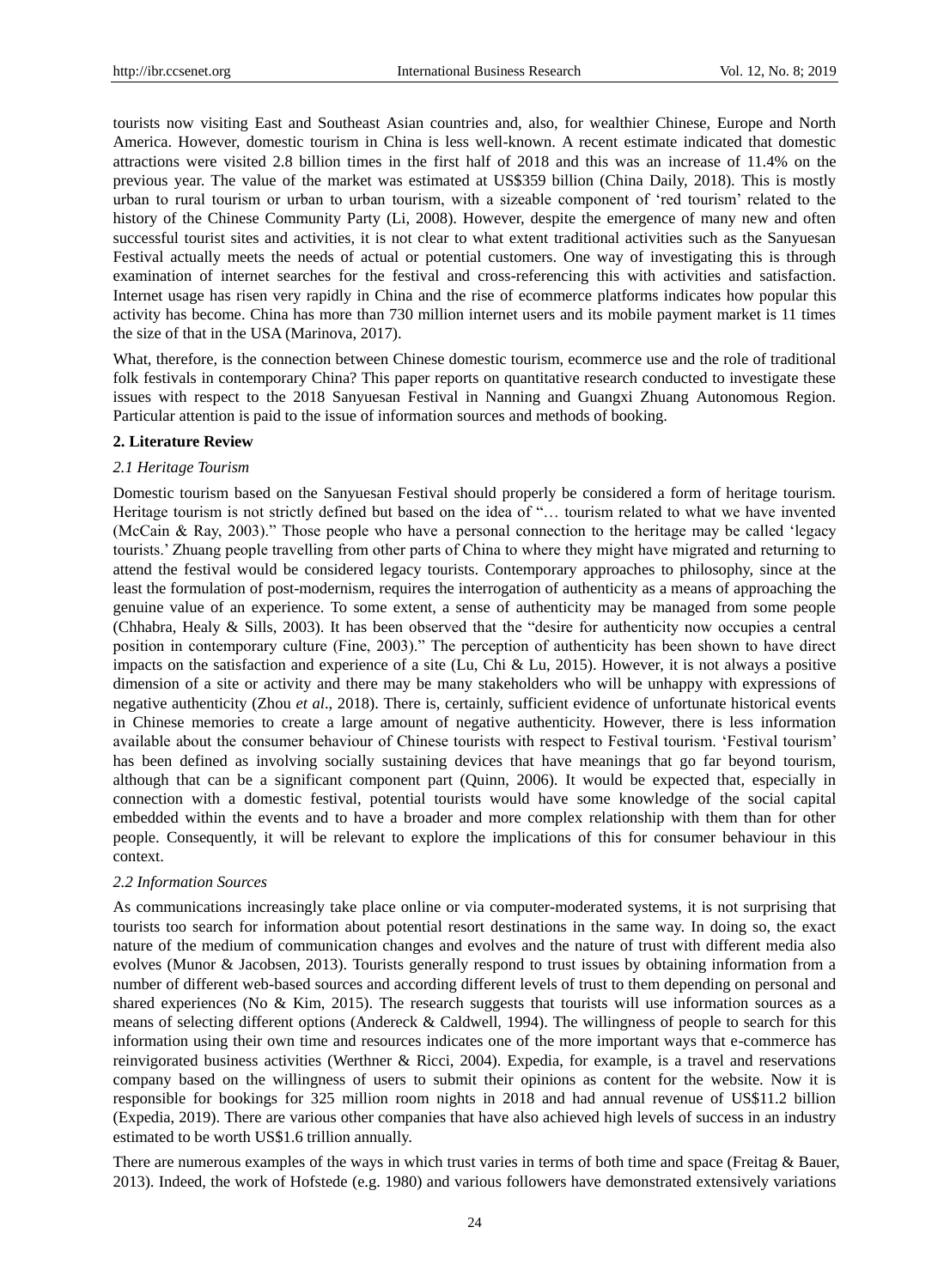across different societies. Although there may be differences in levels of trust which may be affected by such structural issues as means of payment and guaranteed receipt of goods, basic consumer behaviour principles are observed around the world (Teo & Liu, 2007). Nevertheless, as Chinese society changes, the levels of trust in institutions varies (Li, 2004) and may indicate the uneven nature of development in the country (Yang & Tang, 2010) and the presence of corruption, which has been made evident through various high-profile campaigns (Zhu, Lu & Shi, 2013).

### **3. Methodology**

There has been in recent years a definite movement from paper-based quantitative data collection to internet-based data collection. In China, the website which has come to be pre-eminent in such data collection is Wenjuan. Founded in Shanghai in 2004, Wenjuan offers various data collection, distribution and analytical services with a free online survey platform and an innovative management technology platform (Crunchbase, 2018). This website was used as the principal means of data collection. After a process of examining the secondary literature and consultation, a customised questionnaire was produced to be distributed to people seeking holiday-based information via digital promotions. The ability to target the respondents in this way was considered to be one of the more attractive features of using this method. Participants are first contacted by mobile telephone and, if they wish to participate, scan a QR code which takes their device directly to the relevant section of the Wenjuan website.

Owing to the nature of internet data collection, questions tend to be simple, closed multiple choice varieties, although there is some scope for more subtle approaches. Pilot tests are best conducted with friends and acquaintances beforehand since modifying an existing questionnaire on the website is problematic.

The questionnaire is written in Chinese and respondents answered the 19 close-ended questions in that language. The questions were divided into demographic characteristics (i.e. gender, age, monthly income and occupation) and questions based on the seven elements (7Ps) of marketing: place; people; price; promotion; product; process and physical evidence.

A total of 741 respondents in Nanning were contacted by mobile telephone and agreed to complete the questionnaire, which the website recorded taking between 1.1 to 61.4 minutes. According to the Yamane equation, 400 responses would be sufficient to represent the population of the estimated size at a confidence level of 95%. Consequently, a purposeful decision was taken to balance the sample with respect to the population (e.g. a surplus of students was present in the original sample) and 341 samples were randomly selected for exclusion from the identified categories. This process also enabled the exclusion of responses which appeared to offer incomplete or inconsistent responses. It is believed that all remaining responses were submitted in good faith by humans (i.e. not bots). Even so, the sample was not balanced in terms of some demographic categories. For example, 68.8% of respondents were female and only 30.2% were male.

Data collection required only three days since the online data collection site averaged 240 completed responses per day. After being vetted and checked, responses were entered into the statistical programme SPSS for analysis.

#### **4. Findings**

The Guangxi Tourism Development Committee indicated that there were 623,000 internet searches for information on tourism in the province during the period January  $1<sup>st</sup>$ -March 31<sup>st</sup>, 2018. Of these, the Chinese language sites Weibo and Wechat were the most commonly used.

Table 1. Channels for Internet Information Searches, January-March, 2018; source: Guangxi Tourism Development Committee

| <b>Channel</b>     | <b>No. of Searches</b> | %age    |
|--------------------|------------------------|---------|
| Weibo              | 209,000                | 33.5    |
| Wechat             | 136,000                | 21.9    |
| Other website      | 122,000                | 19.5    |
| News sites         | 39,000                 | 6.3     |
| <b>Clients</b>     | 85,000                 | 13.7    |
| Forums             | 28,000                 | 4.5     |
| Government affairs | 14,000                 | 2.2     |
| <b>Blogs</b>       | 9,000                  | 1.5     |
| <b>Magazines</b>   | 5,000                  | 0.9     |
| Overseas media     | 400                    | $<$ 0.1 |
| Video media        | 2.000                  | 0.3     |

The most commonly used sites are those where the content is controlled by the users, i.e. they result from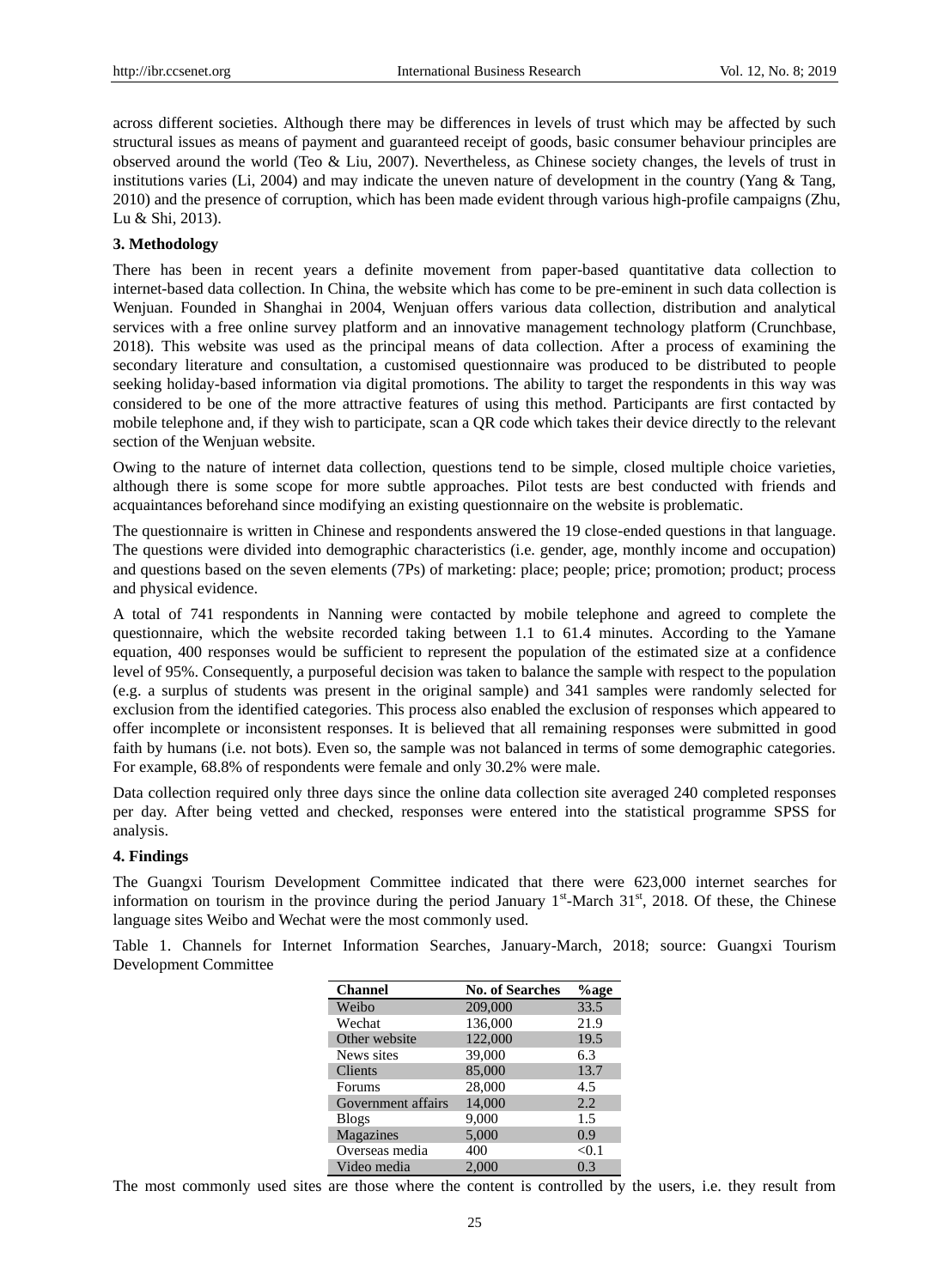-

conversations and interactions with online friends and companions. The sites where the content is determined by website controllers or editors (e.g. news sites or magazines) are much less likely to be consulted. It is possible to argue that this is at least partly the result of the levels of trust that Chinese people have with respect to different types of information source. Only 1.1% of information searches overall were considered to be involved with sensitive information, so it seems unlikely that many of the respondents here were using specific sources to avoid drawing attention to themselves.

When respondents were asked more specifically about obtaining information about Sanyuesan Festival, it was found that Wechat was again the most commonly used source, followed by active promotions.

Table 2. Internet searches for Information about Sanyuesan Festival, 2018; original research ( $n = 400$ )

| Channel                             | $\%$ age | Channel                    | %age |
|-------------------------------------|----------|----------------------------|------|
| Wechat                              | 62.3     | <b>Activity promotions</b> | 44.8 |
| Other media                         | 32.3     | Radio                      | 26.5 |
| Official website                    | 28.0     | Weibo                      | 27.5 |
| Magazines                           | 24.5     | Outdoor advertisements     | 17.0 |
| Television and movie advertisements | 14.3     |                            |      |

This table indicates that an interesting combination of push and pull media sources has been consulted by respondents. It suggests that it is really worthwhile for promoters to continue to use the traditional media of radio, television and magazine advertisements but these should be part of a mixed communications strategy with more direct and interactive approaches. These are relatively new ideas for Chinese public sector agencies.

When further asked about whether respondents were aware of the official Festival logo as used on websites, Weibo and Wechat, 47.5% said that they had, while a further 35.8% were not sure and 16.8% did not know the logo. This is quite a positive result but it does indicate that there is scope for further improvement. This is reinforced by the fact that when asked for additional comments about online information relating to the Festival, 50.0% thought that there was inadequate information about accommodation and food and beverages in the site, 35.5% thought there was a lack of attractive online experiences for young people, 31,8% observed that official websites and presence on Wechat and Weibo was outdated, 30.8% noted imperfect cooperation with third party organizations and 27.5% talked about the unsupervised online marketing of derivative products ( $n = 400$ , source: original research).

Attempts were made to try to determine whether respondents would be more influenced by profile, behavioural or psychographic variables, following the argument of Tkaczynski, Rundle-Thiele & Beaumont (2009). This was to explore the different ways in which segments might be made up with respect to different events and resorts and whether these will change in various ways. The profile variables included demographic, socio-economic and geographic variables. The behavioural variables include benefit sought, purchase occasion purchase behaviour, usage, perceptions and beliefs. Finally, the psychographic variables related to lifestyle and personality issues. These variables were cross-tabulated with the respondent's brand awareness to determine whether a statistically significant result was obtained. The results of this are shown in the following table:

| <b>Variable</b>                        | N   | Sig.         | Category      |
|----------------------------------------|-----|--------------|---------------|
| Monthly income                         | 400 | $0.021*^{1}$ | Profile       |
| Venue                                  | 400 | $0.013*$     | Behavioural   |
| Magazine                               | 400 | $0.006**$    |               |
| Official website                       | 400 | $0.010**$    |               |
| Whom go with                           | 400 | $0.000**$    |               |
| Booking access                         | 400 | $0.033*$     |               |
| Payment method                         | 400 | $0.008**$    |               |
| Coupon access                          | 400 | $0.000**$    |               |
| Folk singing                           | 400 | $0.000**$    | Psychographic |
| Folk sports                            | 400 | $0.035*$     |               |
| Culture activities                     | 400 | $0.003*$     |               |
| Not participants                       | 400 | $0.000**$    |               |
| Other souvenirs                        | 400 | $0.045*$     |               |
| Coupon contents                        | 400 | $0.037*$     |               |
| Inadequate service of official website | 400 | $0.024*$     |               |

<sup>1</sup> In this paper, the convention is followed that a single asterisk denotes a distribution that is statistically significant at the 0.05 level and double asterisks are used for a result that is statistically significant at the 0.01 level.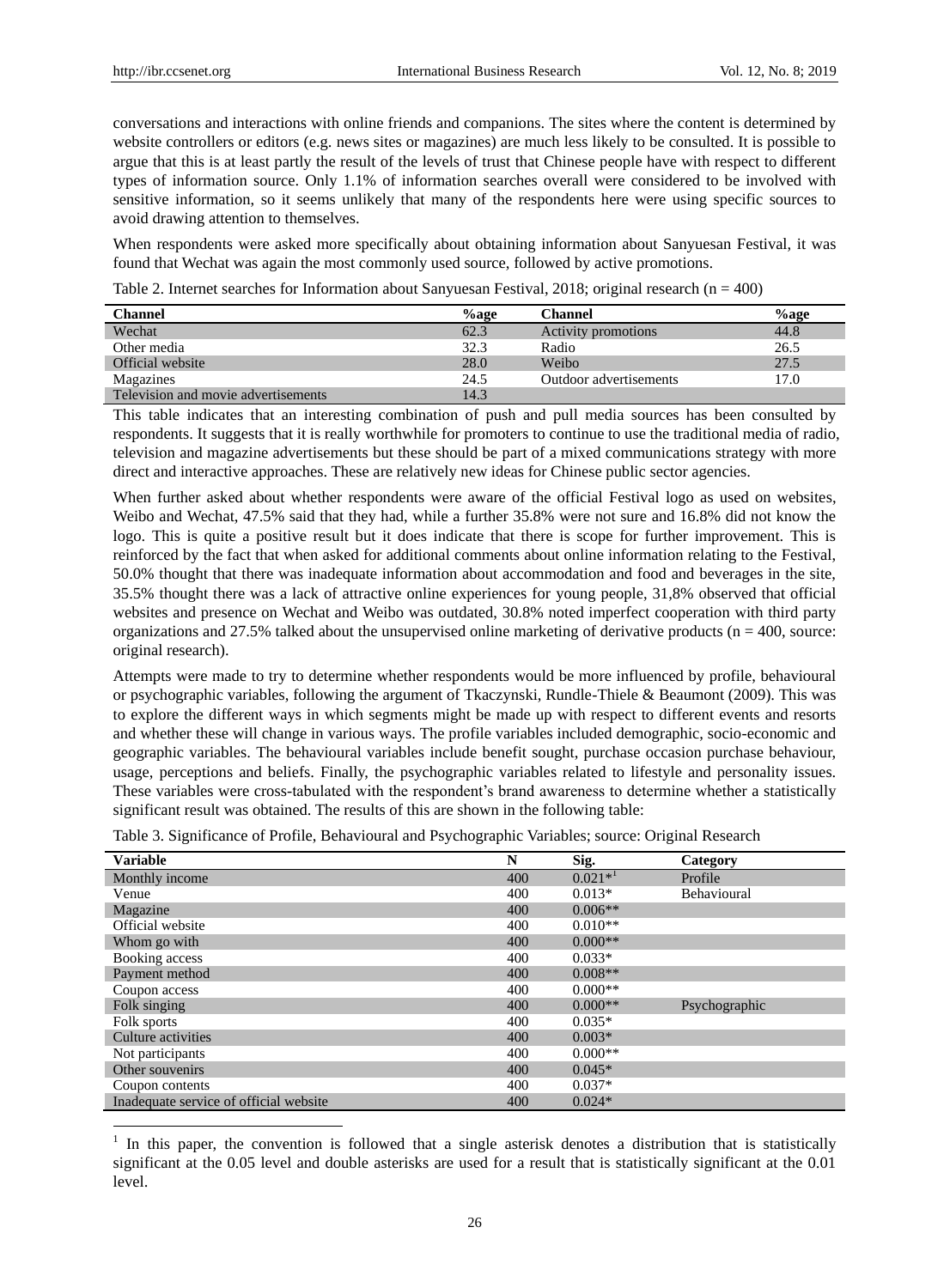| Inadequate service of 020 promotion | 400 | $0.001**$ |
|-------------------------------------|-----|-----------|
|-------------------------------------|-----|-----------|

It is evident from these results that there are numerous statistically significant distributions obtained here, which suggests that the analysis has identified a meaningful way of understanding the overall results. Further analysis indicates that the results vary quite considerably. For example, higher levels of engagement with particular aspects of the festival are associated with higher levels of knowledge of the brand. Meanwhile, the source of information about the event also was associated with differing levels of brand awareness. It appears that, at the very least, it would be possible to identify different segments of consumers with the overall sample with regard to their level of engagement and knowledge of the festival. It would also be possible to identify some useful means by which it would be possible to communicate with the different segments.

Table 4. Distribution of Preferred Destinations Cross-tabulated by Demographic Characteristics; source: Original Research

| <b>Activity</b> | Gender   | Age       | <b>Salary</b> | <b>Position</b> | N   |
|-----------------|----------|-----------|---------------|-----------------|-----|
| Wuming          | 0.053    | 0.144     | 0.591         | 0.802           | 400 |
| Chongzuo        | 0.211    | $0.000**$ | $0.000**$     | $0.000**$       | 400 |
| Nanning         | $0.009*$ | $0.001**$ | 0.096         | 0.721           | 400 |
| Liuzhou         | 0.232    | 0.313     | 0.719         | 0.947           | 400 |
| Laibin          | $0.031*$ | 0.406     | 0.767         | 0.550           | 400 |
| Hechi           | 0.516    | 0.648     | 0.057         | 0.235           | 400 |
| Guilin          | 0.329    | 0.936     | 0.259         | 0.330           | 400 |
| Others          | 0.409    | $0.008**$ | $0.020*$      | 0.126           | 400 |

It is evident that the demographic characteristics have been influential in providing statistically significant distribution only in the cases of Chongzuo and Nanning, with some significant results also noticeable for the "other" category. In the case of Chongzuo, people aged 18-24 were much more likely to attend (28.1%) than people in other categories, while people without a salary (44.950 were much more likely to attend than others and, perhaps in a related way, students (47.1%) are also much more likely to have attended. In the case of Nanning, women (54.8%) were much more likely to have attended than men, while older people (above 50) were much more likely to attend (74.5%) than others.

Table 5. Overall Attendance at Different Events; source: Original Research

| $N = 400$ | Yes  | No   |
|-----------|------|------|
| Wuming    | 8.5  | 91.5 |
| Chongzuo  | 15.0 | 85.0 |
| Nanning   | 50.8 | 49.3 |
| Liuzhou   | 6.5  | 93.5 |
| Laibin    | 1.3  | 98.8 |
| Hechi     | 3.0  | 97.0 |
| Guilin    | 6.3  | 93.8 |
| Others    | 27.8 | 72.3 |

Again, it is shown that attendance depended to a considerable extent upon location, as might be expected. Convenience in transportation is known to be an influential factor in determining tourist behaviour.

Table 6. Distribution of Information sources Consulted Cross-Tabulated by Demographic Variables; source: Original Research

| Sig.               | Gender    | Age       | <b>Salary</b> | Vocation  | N   |
|--------------------|-----------|-----------|---------------|-----------|-----|
| Newspaper/magazine | 0.234     | 0.427     | $0.003**$     | 0.180     | 400 |
| Government website | 0.485     | $0.024*$  | 0.057         | 0.217     | 400 |
| Weibo              | $0.012*$  | $0.001**$ | 0.117         | 0.470     | 400 |
| Wechat             | $0.011*$  | 0.070     | 0.579         | 0.607     | 400 |
| <b>Billboard</b>   | 0.185     | 0.616     | 0.204         | $0.013*$  | 400 |
| Advertising        | $0.004**$ | $0.032*$  | $0.017*$      | $0.008**$ | 400 |
| TV                 | 0.313     | 0.996     | 0.486         | 0.061     | 400 |
| Radio              | 0.135     | 0.403     | 0.079         | 0.211     | 400 |
| Other media        | 0.242     | $0.001**$ | $0.000**$     | $0.011*$  | 400 |

In terms of the demographic characteristics and the influence on information sources consulted, it is evident from table 6 above that a number of distributions are significantly affected by them. This is most obviously so in the case of advertising, although gender, age, salary and vocation all register some significant distributions. This suggests that there is no single pattern that can explain the variations observed. Instead, different groups of people join together in different segments for a variety of different reasons.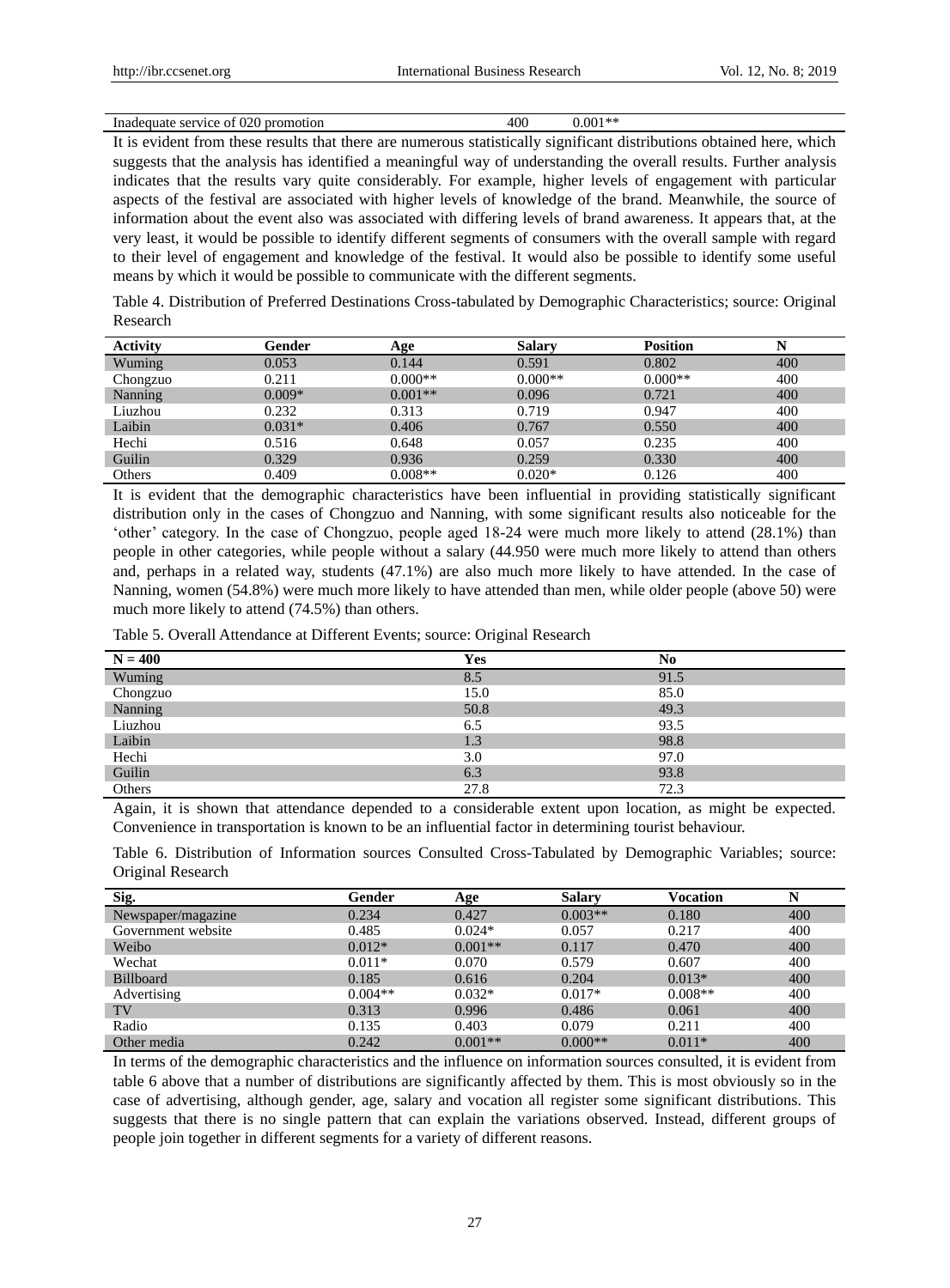| <b>Information source</b> | <i><b>Yoage saying 'yes'</b></i> |
|---------------------------|----------------------------------|
| Newspaper/magazine        | 24.5                             |
| Government website        | 28.0                             |
| Weibo                     | 27.5                             |
| Wechat                    | 62.3                             |
| <b>Billboard</b>          | 17.0                             |
| Advertising               | 44.8                             |
| TV                        | 14.3                             |
| Radio                     | 26.5                             |
| Other media               | 32.3                             |

Table 7. Overall Figures for Consultation of Information Sources; source: Original Research

It is clear that the most important source of information was Wechat (62.3% of respondents consulted it), followed by advertising (44.8%) and other media (32.3%). Further analysis indicated that cross-tabulation by age, salary and vocation showed three statistically significant distributions each. In terms of newspapers and magazines, it was significantly more likely that mid-range salary people wold consult these compared to lower or higher ends of the pay scale. For government website, older respondents (40+) were more likely to consult this source than younger age groups. In the case of Weibo, women (31.2%) were more likely to use it than men (19.0%) and younger people (39.0%) were much more likely to consult it than those aged 40-50 (15.6%) and 50+ (13.7%). For Wechat, women (66.3%) were more likely to consult it than men (52.9%). In the case of billboards, these were much more likely to be consulted by government workers (41.7%) and homemakers (42.9%) than for all other categories of occupation. For advertising, every demographic variable produced a statistically significant result. Women (49.5%) were more likely to use it than men (33.9%), while younger people (e.g. 18-24, 55.8%) were much more likely to use it than older groups, for example 40-50 (43.8%) and 50+ (31.4%). Advertising was much more likely to be used by people without a salary (60.3%) than by people in other salary categories and, finally, government officers (54.2%), company employees (52.3%) and students (60.0%) and homemakers (57.1%) were much more likely to consult it than respondents in other vocational categories. In the case of both television and radio, there were no statistically significant distributions for any of the variables, which rather suggests that these media have now fully penetrated every sector of the population. Finally, for other media, these were much more likely to be used by young people and by people with salaries in the range of 3,001-5,000 and 8,001-12,000 yuan than by other respondents. They were also particularly popular among government officers (50.0%), the self-employed (44.4%) and students (48.6%) than for other respondents.

Turning to the issue of favourite activities or shows at the festival, the overall results showed:

Table 8. Overall Attendance at Different Activities; source: Original Research

| <b>Activity</b>   | &age saying 'yes' |
|-------------------|-------------------|
| Folk music        | 49.3              |
| Folk competitions | 36.8              |
| Tourism           | 44.8              |
| Folk art          | 57.0              |
| Folk craft show   | 33.5              |
| Food festival     | 45.3              |
| Others            | 11.0              |
| Did not attend    | 8.5               |
| N                 | 400               |

It is evident that the folk art activity was the most popular (57.0%), followed by the folk music (47.3%), food festival (45.3%) and tourism (44.8%). There was a reasonable amount of popularity for the folk competitions (36.8%) and the folk craft show (33.5%). It is reasonable to assume, therefore, that different groups of people in the sample are interested in different types of activities and it is necessary to adopt a mixed approach to marketing the festival as a result.

#### **5. Discussion**

The findings indicate that Chinese domestic tourists do use a variety of different information sources in deciding which type of activities they wish to visit. I the context of a festival at which a number of different activities are available, it is apparent that there is no single way of understanding how people will behave or how they will use information sources. This rather suggests that consumer behaviour is evolving in China as new opportunities emerge and relationships with social and political institutions change. Although this is not in itself surprising, it does indicate that attempting to enforce a reductionist understanding on the Chinese market would be a mistake.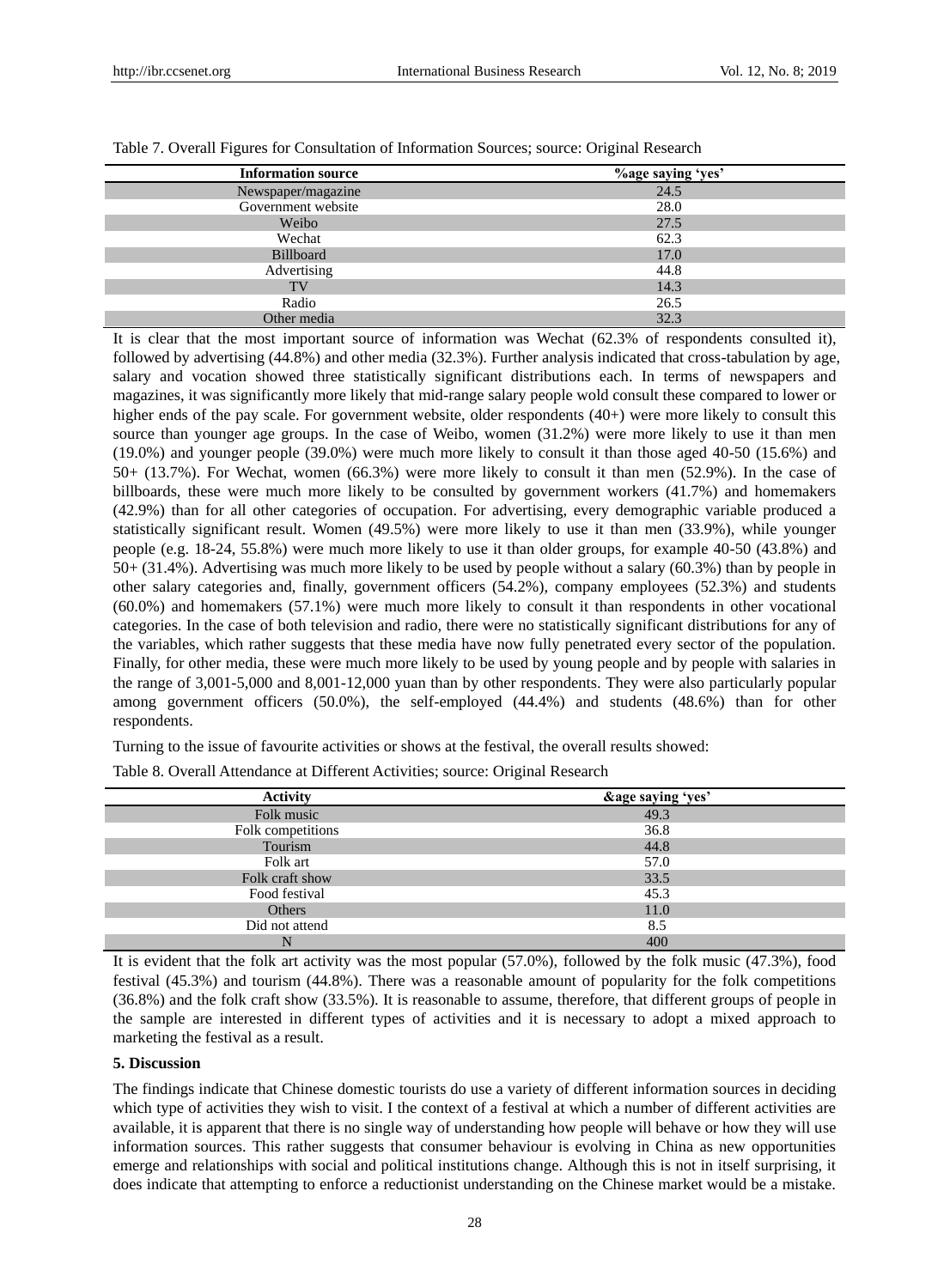This suggests that a sophisticated information provision strategy would be necessary. This finding is consistent with the work of Tkaczynski *et al.* (2009).

In terms of the relationship between Chinese people and the sustaining symbols of Chinese society, it also seems to be the case that there is no simple relationship to be found, at least from this research project. Different people prefer different types of activities for a variety of different reasons which are not easily predicted. It is possible that evolution and maturity of information usage will, in due course, enable this to be a more understandable area.

#### **6. Conclusion**

This paper has reported on quantitative research relating to domestic tourism consumer behaviour relating to Sanyuesan Festival in Guangxi province of China. A total of 400 questionnaires were collected and analysed and the results showed a complicated series of results that are not immediately amenable to simplistic forms of interpretation. It is likely that these results indicate a process of evolution is taking place with respect to the consumption of information in Chinese society and its influence on consumer behaviour is similarly in a process of change. Further research is required to determine the extent to which these issues will become clearer in the future.

Quantitative research is subject to a number of limitations with respect to sample selection and achievement. These problems become more obvious when respondents self-select, as is the case here. Consequently, further research is required to confirm or disconfirm these findings.

#### **References**

- Andreck, K. L., & Linda, L. C. (1994). The influence of tourists' characteristics on ratings of information sources for an attraction. *Journal of Travel and Tourism Marketing*, *2*(2-3), 171-190. https://doi.org/10.1300/J073v02n02\_11
- Chhabra, D., Robert, H., & Erin, S. (2003). Staged authenticity and heritage tourism. *Annals of Tourism Research*, 30(3), 702-719. https://doi.org/10.1016/S0160-7383(03)00044-6
- *China Daily* (2018). China sees rise in number of domestic tourists (July 24<sup>th</sup>), available at: <http://www.chinadaily.com.cn/a/201808/24/WS5b7f6198a310add14f3878a1.html>
- Crunchbase (2018). Wenjuan.com, available at: [www.crunchbase.com/organization/wenjuan.com](http://www.crunchbase.com/organization/wenjuan.com)

Expedia (2019). Expedia group overview, available at[: www.expediagroup.com/about](http://www.expediagroup.com/about)

- Fine, G. A. (2003). Crafting authenticity: The validation of identity in self-taught art. *Theory and Society*, *32*(2), 153-180. https://doi.org/10.1023/A:1023943503531
- Freitag, M., & Paul, C. B. (2013). Testing for measurement equivalence in surveys: Dimensions of social trust across cultural contexts. *Public Opinion Quarterly*, *77*(S1), 24-44. https://doi.org/10.1093/poq/nfs064
- Hofstede, G. (1980). *Culture's consequences: International differences in work-related values,* Beverly Hills CA: Sage Publications.
- Kaup, K. P. (2000). *Creating the Zhuang: Ethnic policies in China,* Boulder, CO and London: Lynne Rienner Publishers.
- Li, L. J. (2004). Political trust in rural China. *Modern China*, *30*(2), 228-258. https://doi.org/10.1177/0097700403261824
- Li, Y. P. (2008). Red tourism in China. *Journal of China Tourism*, *4*(2), 156-171. https://doi.org/10.1177/0097700403261824
- Lu, L., Christina, G. C., & Yi, L. (2015). Authenticity, involvement and image: Evaluating tourist experiences at historic districts. *Tourism Management*, *50,* 59-70. https://doi.org/10.1016/j.tourman.2015.01.026
- Marinova, P. (2017). China ecommerce: This is only the beginning for China"s ecommerce explosive growth. *Fortune* (December 5<sup>th</sup>), available at: fortune.com/2017/12/04/china-ecommerce/growth.
- McCain, G., & Nina, M. R. (2003). Legacy tourism: The search for personal meaning in heritage travel. *Tourism Management*, *24*(6), 713-717. https://doi.org/10.1016/S0261-5177(03)00048-7
- Munor, A. M., & Jens Kr. S. J. (2013). Trust and involvement in tourism social media and web-based travel information sources. *Scandinavian Journal of Hospitality and Tourism*, *13*(1), 1-19. https://doi.org/10.1080/15022250.2013.764511